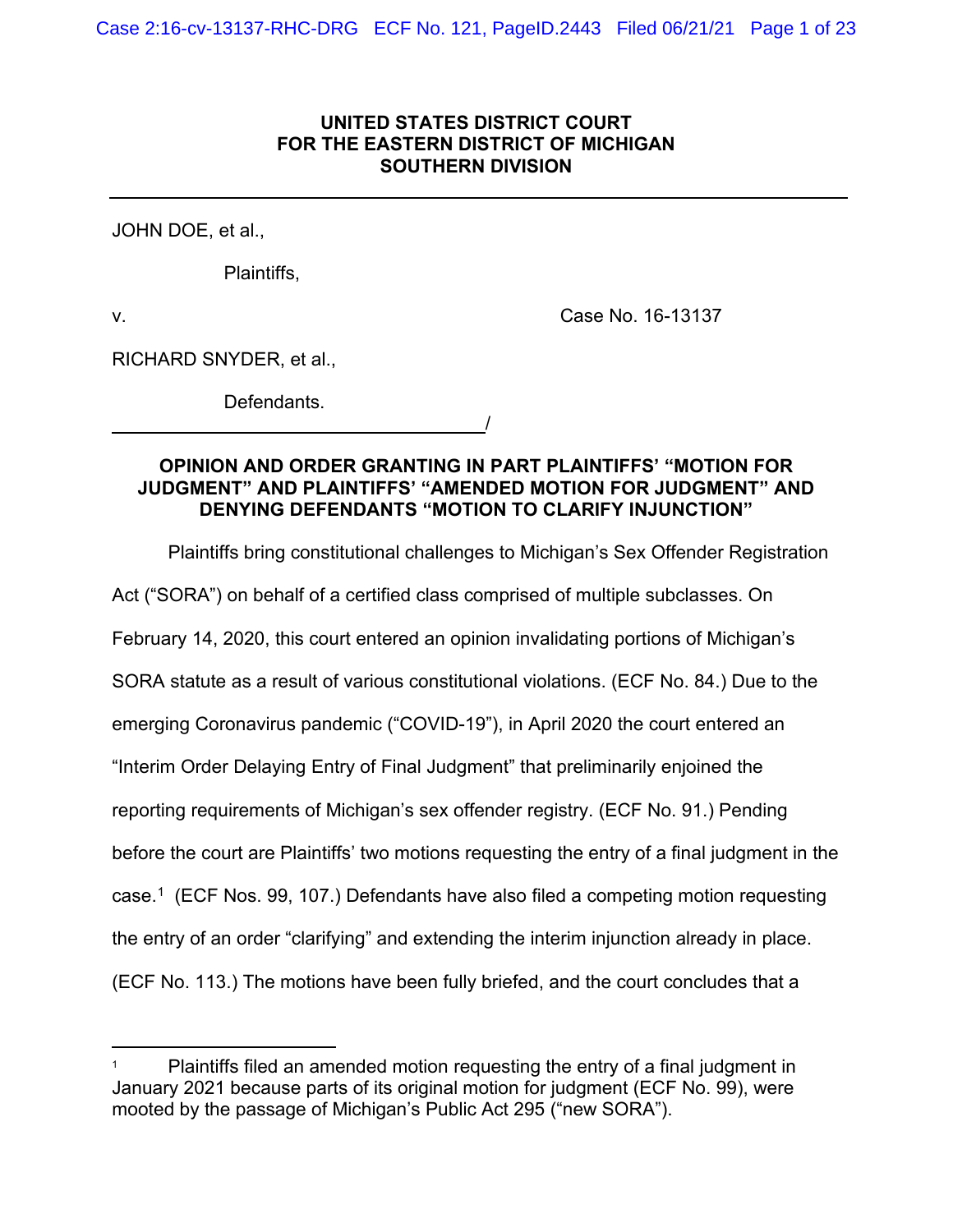hearing is not necessary. *See* E.D. Mich. LR 7.1(f)(2). For the reasons explained below, the court will grant Plaintiffs' motions, in part, and deny Defendants' motion.

### **I. BACKGROUND**

### **A. Procedural History**

This case has a long and complex procedural history which the court

summarizes below. After a previous constitutional challenge to SORA resulted in parts

of the statute being declared unconstitutional, *Does #1-5 v. Snyder*, 834 F.3d 696, 706

(6th Cir. 2016) ("*Does I*"), Plaintiffs brought the present class action again challenging

the constitutionality of parts of the SORA statute. *John Doe et al. v. Snyder*, No. 16-

13137 (E.D. Mich.) ("*Does II*").

The *Does II* second amended complaint contains four counts:

(1) a due process challenge based on vagueness to the following provisions SORA:

> (a) the prohibition on working within a student safety zone, Mich. Comp. Laws. §§ 28.733–734;

> (b) the prohibition on loitering within a student safety zone, Mich. Comp. Laws. §§ 28.733–734;

> (c) the prohibition on residing within a student safety zone, Mich. Comp. Laws. §§ 28.733, 28.735;

(d) the requirement to report "[a]ll telephone numbers . . . routinely used by the individual, Mich. Comp. Laws. § 28.727(1)(h);

(e) the requirement to report "[a]ll electronic mail addresses and instant message addresses . . . routinely used by the individual," Mich. Comp. Laws. § 28.727(1)(l); and

(f) the requirement to report "[t]he license plate number, registration number, and description of any motor vehicle, aircraft, or vessel . . . regularly operated by the individual," Mich. Comp. Laws. §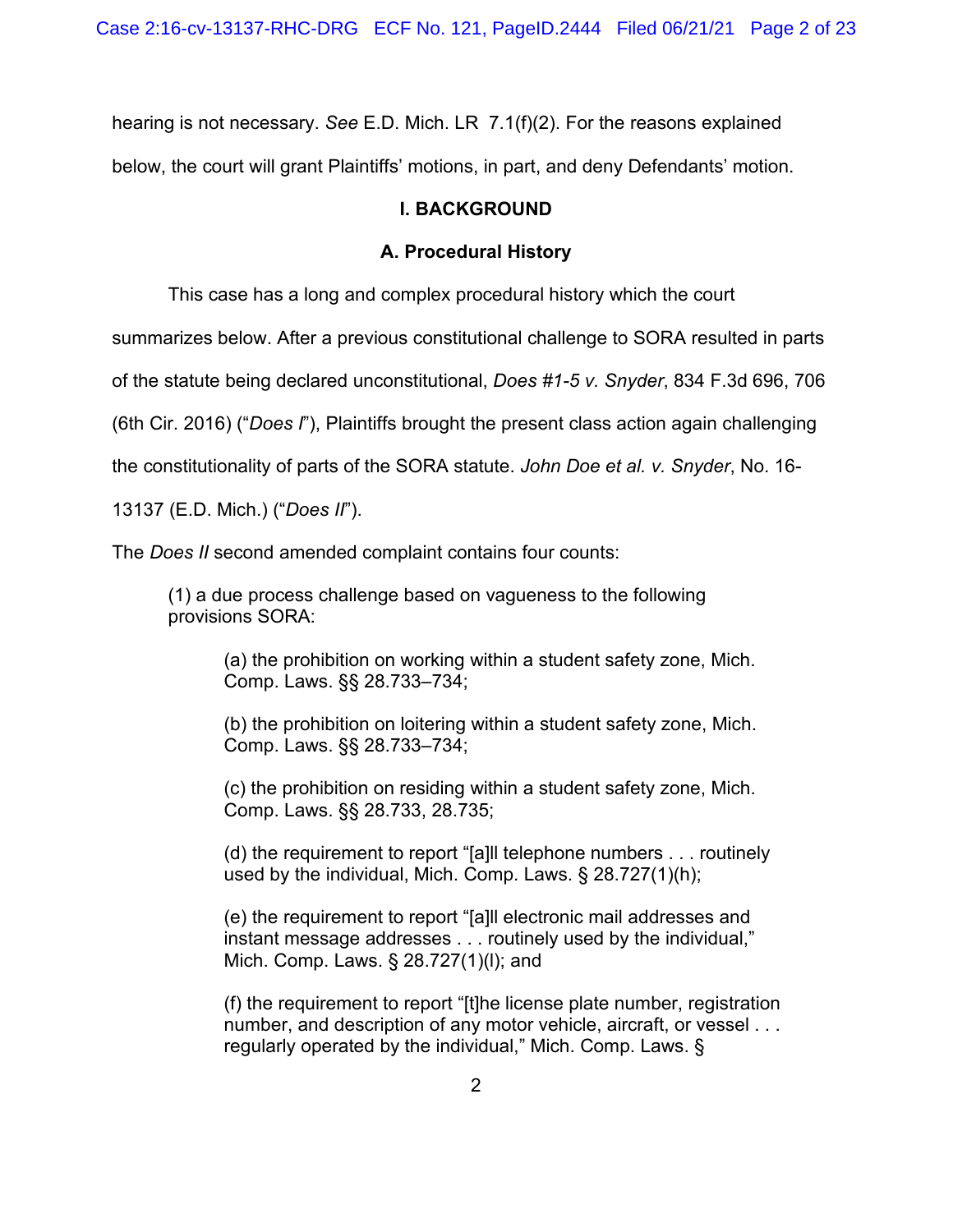28.727(1)(j).

(2) a due process challenge based on SORA's imposition of a strict liability scheme for violations of the act;

(3) a First Amendment challenge based on:

(a) the requirement "to report in person and notify the registering authority . . . immediately after . . . [t]he individual . . . establishes any electronic mail or instant message address, or any other designations used in internet communications or postings," Mich. Comp. Laws. § 28.725(1)(f); and

(b) the retroactive incorporation of the lifetime registration's requirement to report "[a]ll electronic mail addresses and instant message addresses assigned to the individual . . . and all login names or other identifiers used by the individual when using any electronic mail address or instant messaging system," Mich. Comp. Laws. § 28.727(1)(i); and

(4) an ex post facto challenge based on Defendants' continued enforcement of the 2006 and 2011 amendments.

(ECF No. 34, PageID.384-87.)

The certified class in *Does II* includes three distinct classes. Plaintiffs

define the primary class as all people who are or will be subject to registration

under SORA. The primary class seeks relief on Count I (vagueness); Count II

(strict liability) and Count III (First Amendment). (EFC No. 46, PageID.693.) The

subclasses seek relief on Count IV (ex post facto) and are defined as follows:

(1) The "pre-2006 ex post facto subclass" is defined as members of the primary class who committed their offense or offenses requiring registration before January 1, 2006, and who have committed no registerable offense since.

(2) The "2006-2011 ex post facto subclass" is defined as members of the primary class who committed their offense or offenses requiring registration on or after January 1, 2006, but before April 12, 2011, and who have committed no registerable offense since.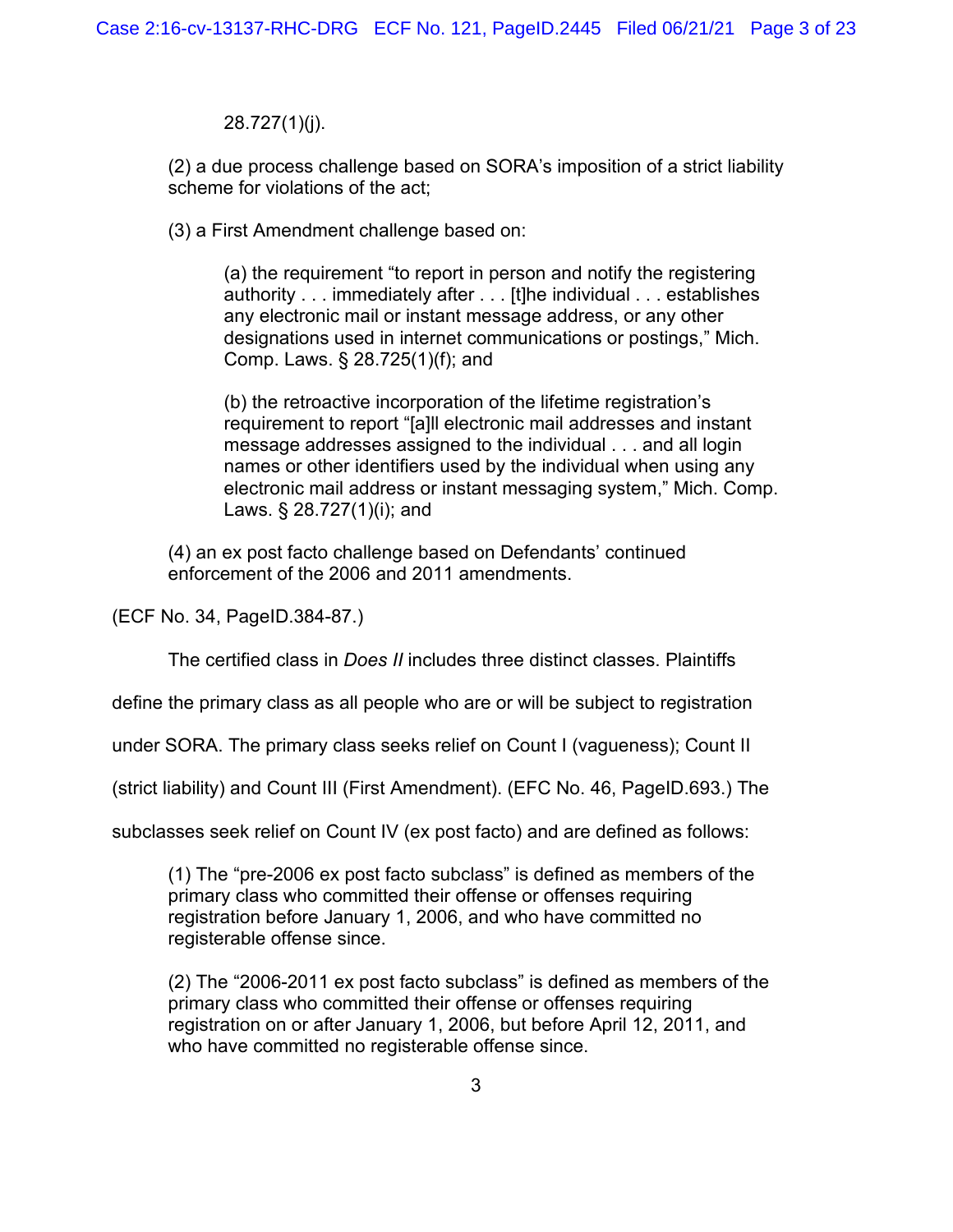(*Id*.)

On February 14, 2021, the court granted Plaintiffs' motion for partial summary judgment in *Does II*. (ECF No. 84.) The court first held that the 2011 amendments to SORA constituted an ex-post-facto punishment that "cannot be severed from the statute" so "SORA *in toto* cannot be applied to any members of the ex post facto subclasses" who were convicted before enactment of the 2011 amendment. (*Id.,* PageID.1797.) The court also found several other SORA provisions were unconstitutional as to the primary class—sex-offenders who were convicted after enactment of the 2011 amendment. (*Id.,* PageID.1802.)

Specifically, the court held:

Consistent with the court's reasoning and findings in *Does I*, the following provisions for SORA will be declared unconstitutional as to all registrants:

(a) Provisions Void for Vagueness:

(1) the prohibition on working within a student safety zone, Mich. Comp. Laws. §§ 28.733–734;

(2) the prohibition on loitering within a student safety zone, Mich. Comp. Laws. §§ 28.733–734;

(3) the prohibition on residing within a student safety zone, Mich. Comp. Laws. §§ 28.733, 28.735;

(4) the requirement to report "[a]ll telephone numbers . . . routinely used by the individual," Mich. Comp. Laws. § 28.727(1)(h);

(5) the requirement to report "[t]he license plate number, registration number, and description of any motor vehicle, aircraft, or vessel . . . regularly operated by the individual," Mich. Comp. Laws. § 28.727(1)(j).

(b) Provisions Void for Strict Liability: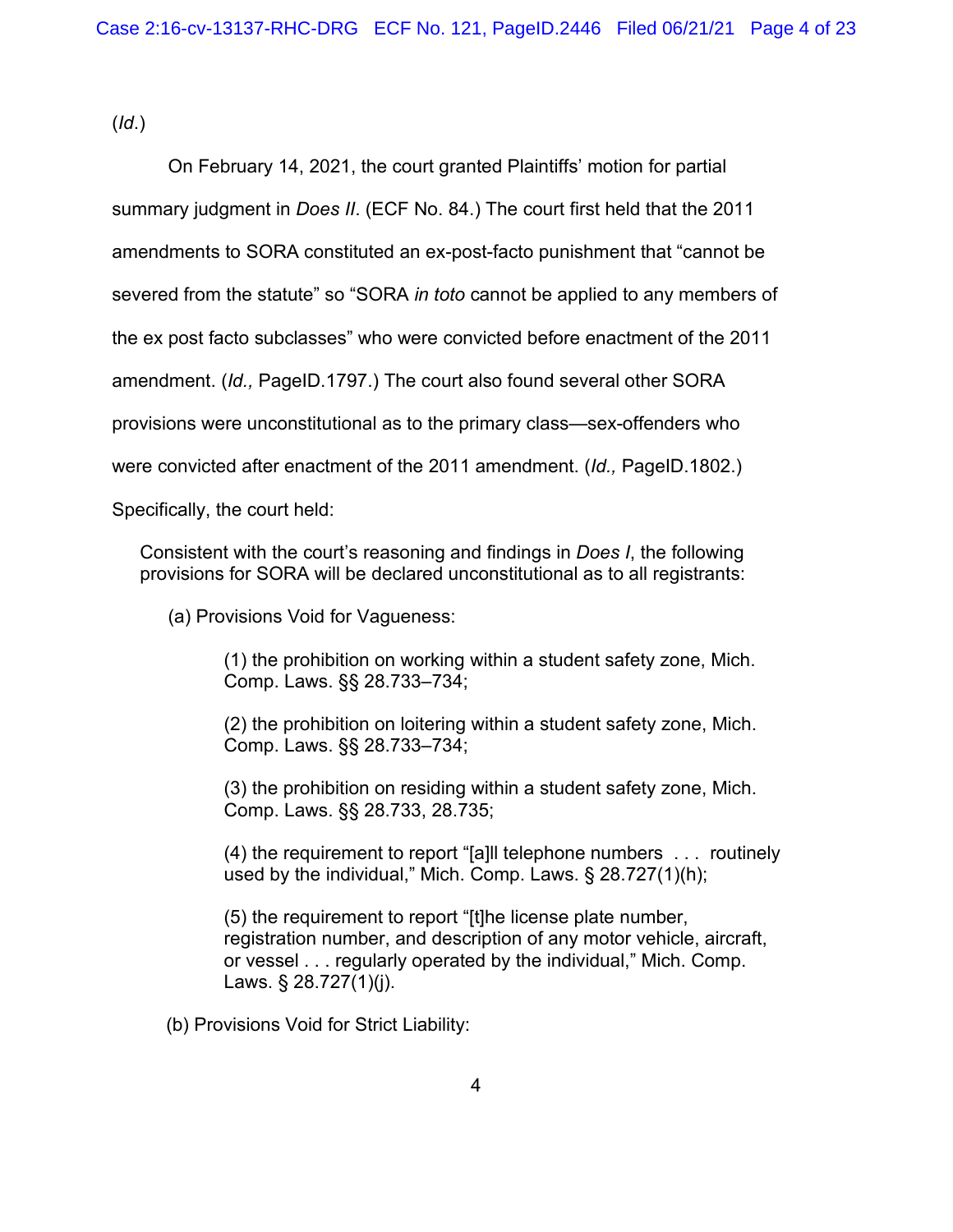(1) under the Due Process Clause of the U.S. Constitution, SORA must be interpreted as incorporating a knowledge requirement.

(c) Provisions Void under the First Amendment:

(1) the requirement "to report in person and notify the registering authority . . . immediately after . . . [t]he individual . . . establishes any electronic mail or instant message address, or any other designations used in internet communications or postings," Mich. Comp. Laws. § 28.725(1)(f);

(2) the requirement to report "[a]ll telephone numbers . . . routinely used by the individual," Mich. Comp. Laws. § 28.727(1)(h);

(3) the requirement to report "[a]ll electronic mail addresses and instant message addresses . . . routinely used by the individual, Mich. Comp. Laws. § 28.727(1)(l);

(4) the retroactive incorporation of the lifetime registration's requirement to report "[a]ll electronic mail addresses and instant message addresses assigned to the individual . . . and all login names or other identifiers used by the individual when using any electronic mail address or instant messaging system," Mich. Comp. Laws. § 28.727(1)(i).

(*Id.*, PageID.1802-03.) And the court found that the Michigan State Police SOR Unit

should be required to provide "notice of the relief granted in [the court's] order to all

SORA registrants, law enforcement officials, and prosecuting attorneys." (*Id.*,

PageID.1803-04.)

In order to effectuate its decision, the court ordered "that Plaintiffs submit a joint,

proposed form of judgment encapsulating these rulings by March 13, 2020." (*Id.*,

PageID.1808.) The parties were unable to carry out this directive, however, before

COVID-19 shut down much of the state only a few weeks after the opinion was issued;

making it "effectively impossible [to enter] a final order providing complete relief." (ECF

No. 91, PageID.1847.) As a temporary solution to address the uncertainty created by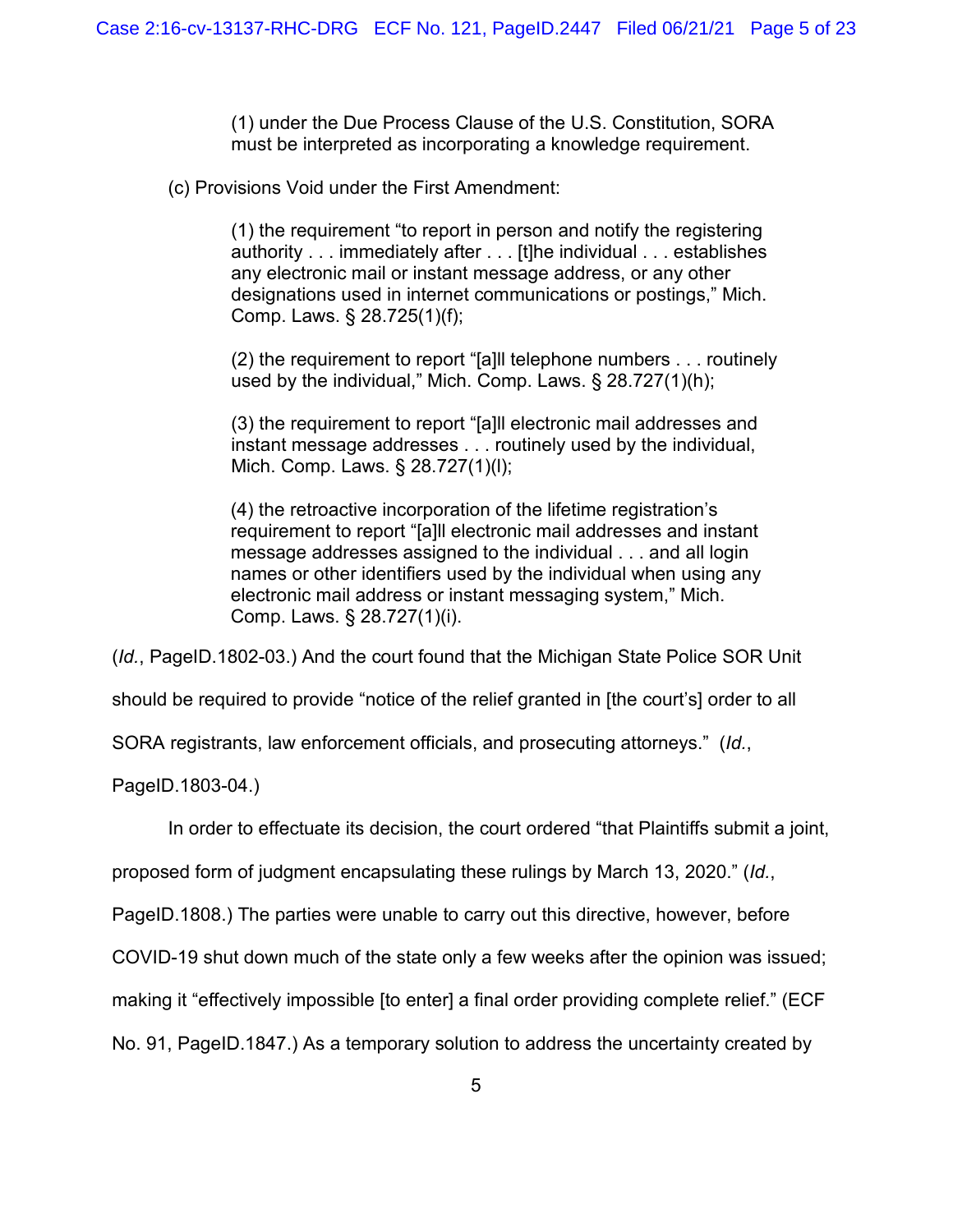the court's ruling, in April 2020, the court entered an "Interim Order Delaying Entry of Final Judgment, Preliminarily Enjoining Reporting Requirements, and Directing Publication." (ECF No. 91.)

The interim order suspended in-person reporting requirements for all sex offenders in the primary class during the state of emergency because the "COVID-19 pandemic makes in-person compliance with SORA effectively impossible." (*Id.*, PageID.1849.) And it suspended "enforce[ment of] registration, verification, school zone, and fee violations of SORA that occurred or may occur from February 14, 2020, until the current crisis has ended, and thereafter until registrants are notified of what duties they have under SORA going forward." (*Id.,* PageID.1850.)

While the interim order remained in place, on December 31, 2020, the Michigan Legislature passed Public Act 295 ("new SORA") which adopted numerous amendments to Michigan's SORA statute designed to address the constitutional infirmities that this court found in the registry. (ECF No. 113, PageID.2294.) The new SORA became effective March 24, 2021, and all parties acknowledge that the new SORA removes or modifies all provisions that this court found to be unconstitutional in its February 14, 2021 opinion in *Does II.* (*See Id.,* PageID.2295-99; ECF No. 107, PageID.2144.) While Plaintiffs comment that the new SORA also contains unconstitutional provisions and that "in some respects [the change] makes the law even more punitive and unclear," they concede that challenges to the new version will need to be addressed in a subsequent and separate lawsuit, and contend that the court should still enter a final judgment in this case. (ECF No. 107, PageID.2144-45.)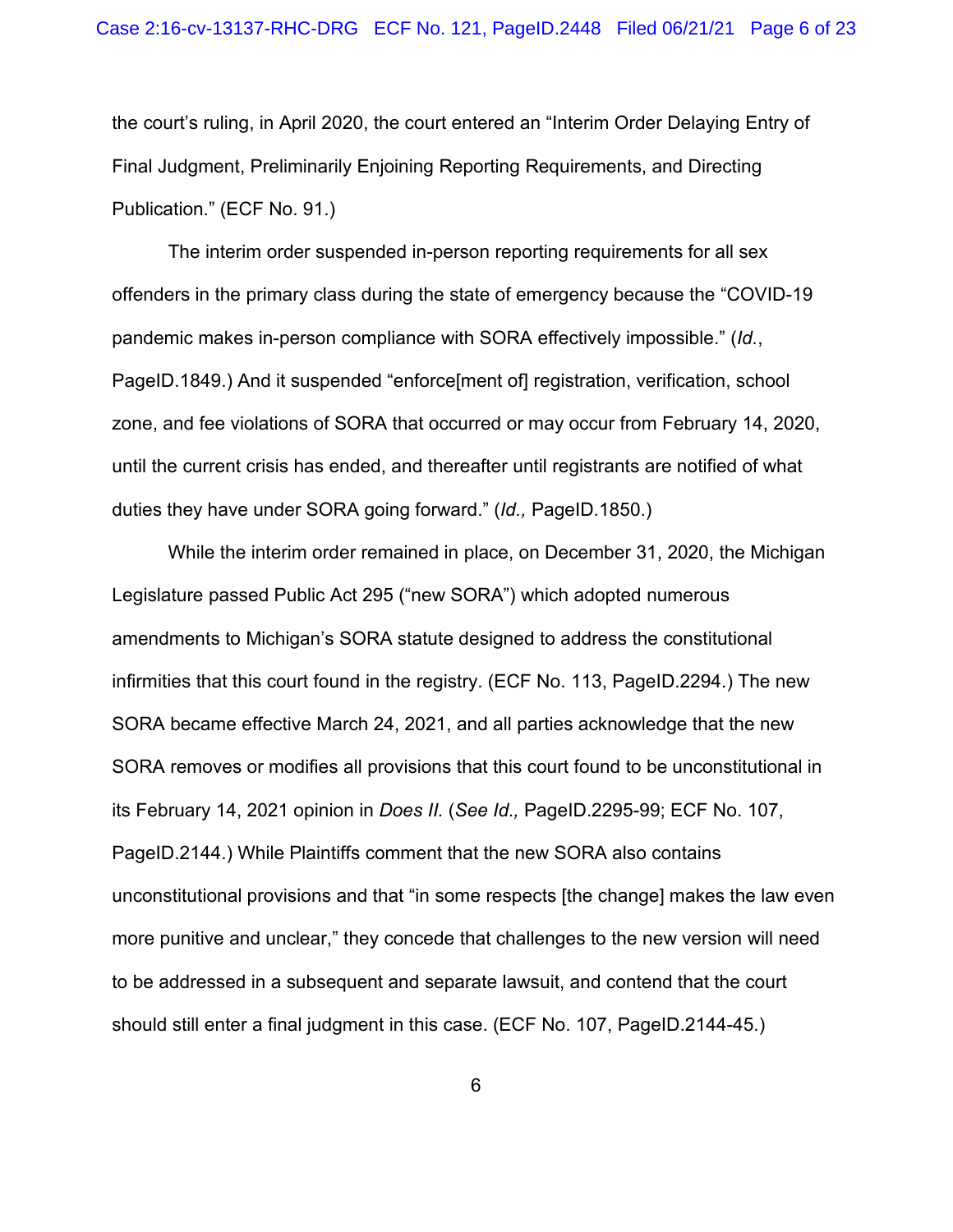Defendants, however, continue to argue that the court should not enter a final judgment in the case until a related lawsuit that is currently pending before the Michigan Supreme Court is decided. (*See* ECF 110.)

# **B. Related Michigan Supreme Court Case**

Defendants' briefs point to and rely upon an appeal in a criminal case now before

the Michigan Supreme Court, *People v. Betts*, No. 14-8981 (Mich.). *Betts* involves a

criminal defendant who challenges his conviction of failing to register under SORA.

Defendant/Appellant Betts was convicted in 1994 for the crime subjecting him to SORA

registration. (ECF No. 84, PageID.1784 n.2.) The Michigan Supreme Court granted

leave to appeal and issued a briefing order directing the parties to address the following

issues:

(1) whether the requirements of the Sex Offenders Registration Act (SORA), MCL 28.721 et seq., taken as a whole, amount to "punishment" for purposes of the Ex Post Facto Clauses of the Michigan and United States Constitutions;

(2) if SORA, as a whole, constitutes punishment, whether it became punitive only upon the enactment of a certain provision or group of provisions added after the initial version of SORA was enacted;

(3) if SORA only became punitive after a particular enactment, whether a resulting ex post facto violation would be remedied by applying the version of SORA in effect before it transformed into a punishment or whether a different remedy applies;

(4) if one or more discrete provisions of SORA, or groups of provisions, are found to be ex post facto punishments, whether the remaining provisions can be given effect retroactively without applying the ex post facto provisions;

(5) what consequences would arise if the remaining provisions could not be given retroactive effect; and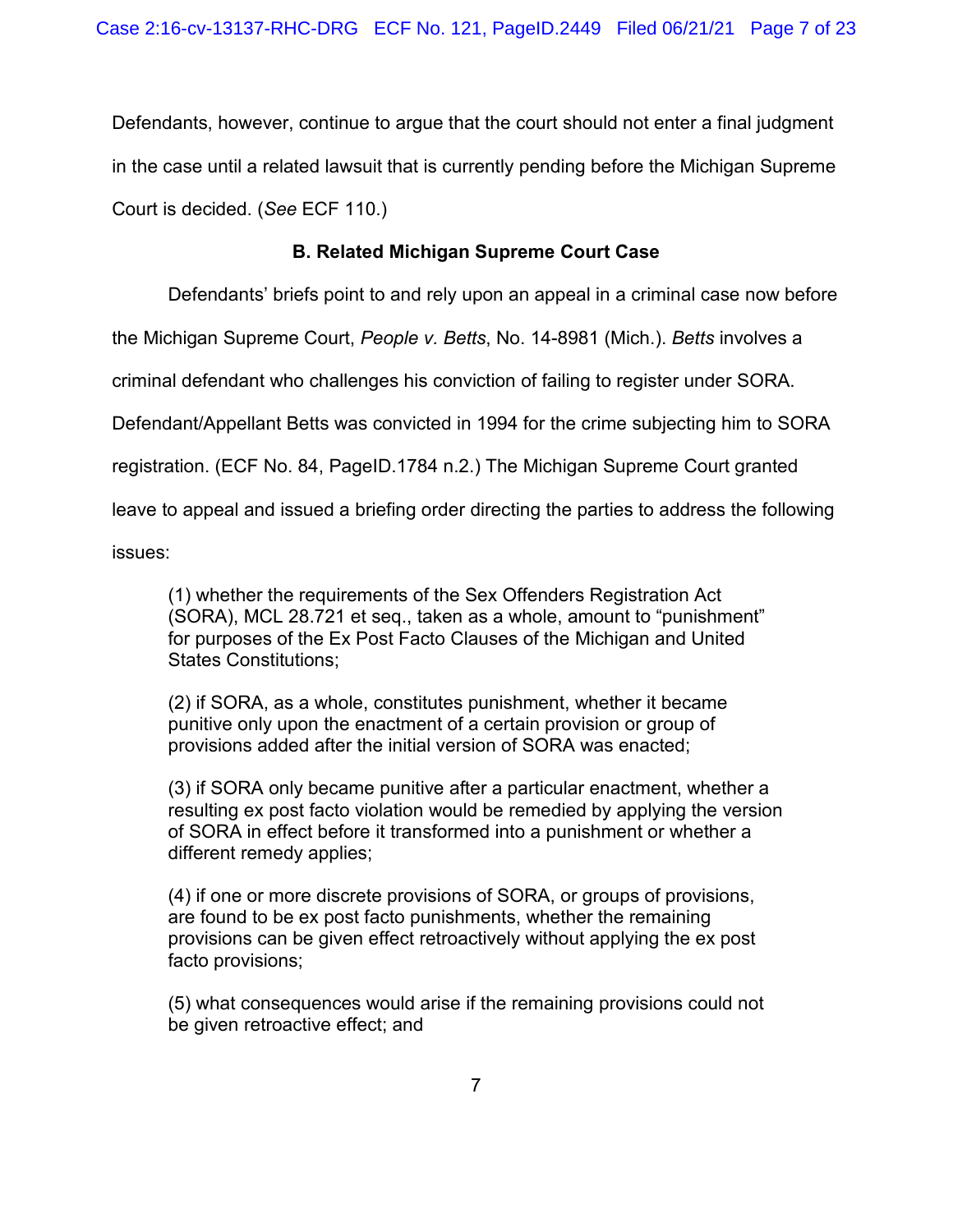(6) whether the answers to these questions require the reversal of the defendant's conviction pursuant to MCL 28.729 for failure to register under SORA.

(ECF No. 66-2, PageID.979–80.) The *Betts* court has still not reached a decision in the case, and in February 2021, the state filed a supplemental brief. (See ECF No. 110-1.) The brief requests that the court also decide if the new version of SORA, that became effective in March 2021, should be applied retroactively to the conduct of registrants that occurred before the statute's enactment.

#### **II. ENTRY OF A FINAL JUDGMENT**

#### **A. Mootness**

Now that the Legislature has amended Michigan's sex offender registry to remove the provisions found unconstitutional in *Does I* and *Does II*, the parties first contest whether the entry of a final judgment is necessary or if the case is now moot.

"[A] case is moot, [when the court] lack[s] jurisdiction to proceed. *Ramsek v. Beshear*, 989 F.3d 494, 499 (6th Cir. 2021) (citing *Ohio v. EPA*, 969 F.3d 306, 308 (6th Cir. 2020) ("[U]nder Article III, the 'federal courts are without power to decide questions that cannot affect the rights of litigants in the case before them.'")) (quotations omitted). "To assess whether a case is moot, [the court must] ask 'whether the relief sought would, if granted, make a difference to the legal interests of the parties.'" *Id.* (citing *McPherson v. Mich. High Sch. Athletic Ass'n, Inc.*, 119 F.3d 453, 458 (6th Cir. 1997) (en banc)).

The parties essentially agree that the question of mootness turns on whether the new SORA statute applies retroactively to conduct that occurred before the statute's

8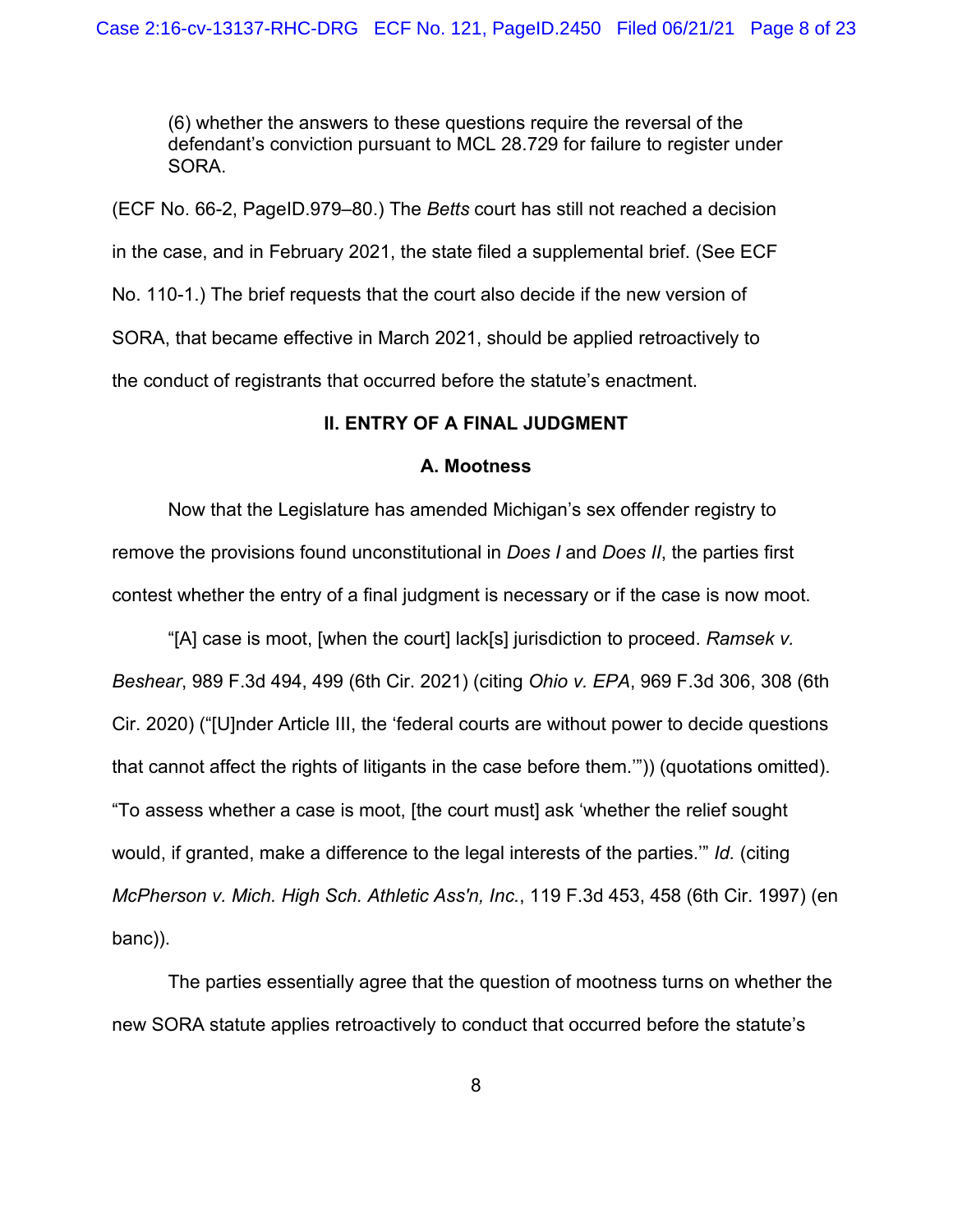enactment. To make their arguments, the parties rely on two separate principles of Michigan law that deal with the retroactive application of statutes after they are modified by the Legislature.

The first principle is that changes to a statute, by default, operate prospectively. *People v. Russo*, 439 Mich. 584, 594, 487 N.W.2d 698, 702 (1992) ("The general rule of statutory construction in Michigan is that a new or amended statute applies prospectively unless the Legislature has expressly or impliedly indicated its intention to give it retrospective effect.") Due to this prospective orientation, the legislature has enacted what is referred to as the "general savings clause" which provides that "the repeal of any statute or part thereof shall not have the effect to release or relinquish any penalty, forfeiture, *or liability* incurred under such statute. . . unless the repealing act shall so expressly provide." Mich. Comp. Laws Ann. § 8.4a (emphasis added). For all practical purposes, this means that an individual can be held criminally liable for past violations of a repealed/amended statute. $^{\mathsf{2}}$  $^{\mathsf{2}}$  $^{\mathsf{2}}$ 

The second Michigan retroactivity doctrine at issue is the concept of amelioration. The seminal Michigan case on the concept of amelioration is a plurality opinion in *People v. Schultz*, 435 Mich. 517, 520, 460 N.W.2d 505, 506 (1990). In *Schultz*, a defendant was convicted of possession of a large quantity of cocaine. *Id.* at

<span id="page-8-0"></span><sup>2</sup> Plaintiffs' briefing succinctly summarizes how this "savings clause" was enacted to prevent a situation where the modification of a statute would mean that a past criminal violation would go unpunished because the enactment of the new statute repealed an old statute but the new statute, for ex-post facto reasons, could not be applied retroactively. (*See* ECF No. 112, PageID.2248 (citing *People v. Lowell*, 230 N.W. 202, 203-04 (Mich. 1930).)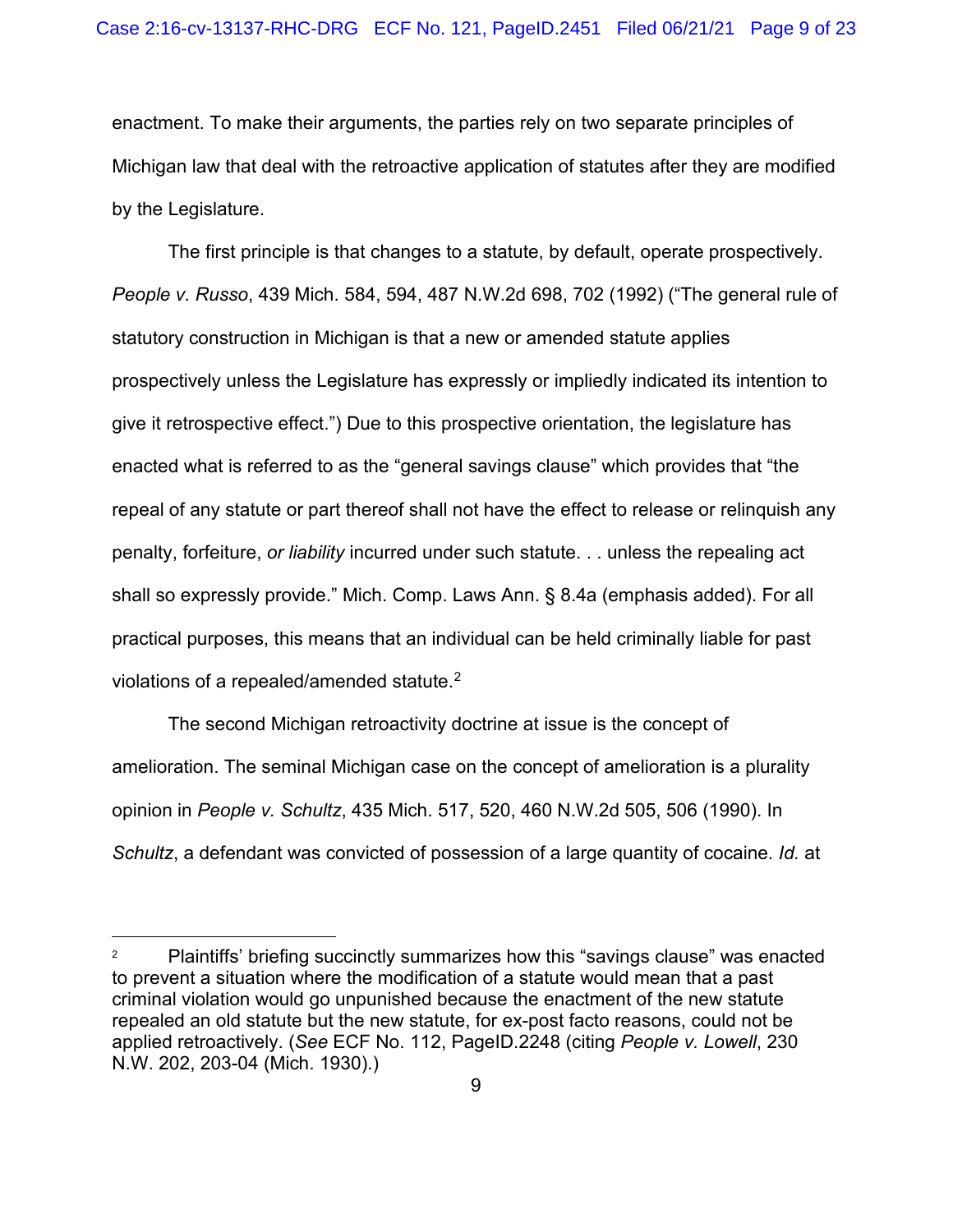507. And he was "sentenced to twenty to thirty years imprisonment" as the statute required "a mandatory twenty-year minimum term of imprisonment." *Id.* However, while defendant's conviction was on appeal, a new statute "reduced the mandatory minimum term of imprisonment from twenty years to ten." *Id.* While the prosecution argued "that both the action to enforce criminal liability and the terms of punishment authorized in the statutes prior to amendment remain in effect by operation of the general saving statute, M.C.L. § 8.4a," the Michigan Supreme Court held that section 8.4a "does indicate that conduct remains subject to punishment" but it "does not" apply "where an amendatory act mitigates the authorized terms of punishment but *continues to proscribe the same conduct*." *Id.* at 509-10 (emphasis added).

The ameliorative effect clearly applies when "a new, identical statute" is passed that simply reduces the minimum sentence; however, the Michigan Court of Appeals has found a legislative act that makes further modifications to a criminal statute cannot be interpreted as to have retroactive effect without creating potential ex post facto constitutional violations. *See People v. Doxey*, 263 Mich. App. 115, 120, 687 N.W.2d 360, 363-64 (2004) (finding that the amelioration principle did not apply to a statute that "not only amelioratively amended the sentencing provision of the statute, but also changed the breakdown of the prohibited conduct contained in the statute, including the addition of a new crime of delivery of over 100 grams")

Applying these principles, Defendants argue that the changes to SORA regulations contained in the new statute should "apply retroactively." (ECF No. 110, PageID.2174.) Defendants reason that "[i]f the full measure of the reporting obligations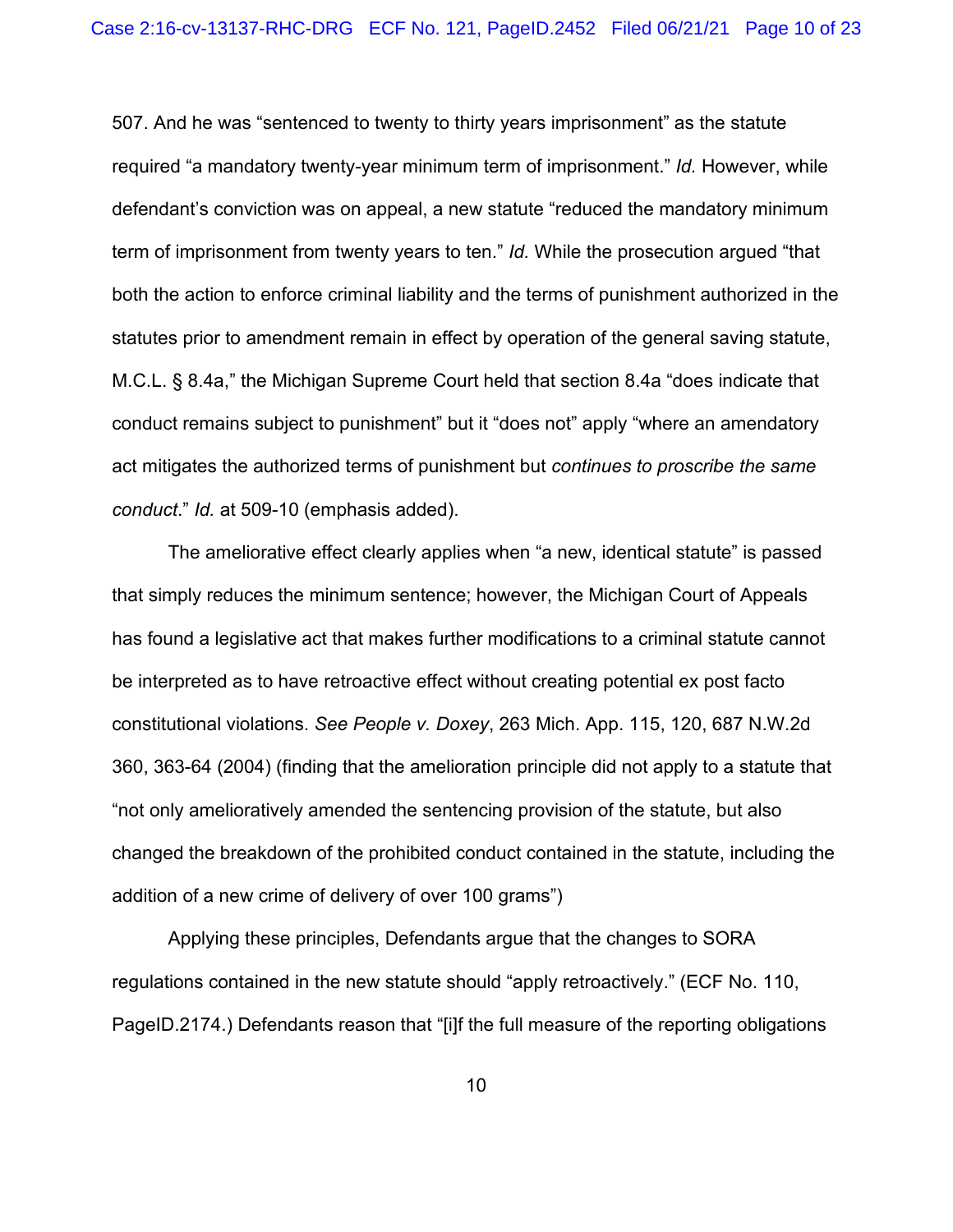and student safety zone restrictions under Michigan's Sex Offenders Registration Act constitute punishment, then the Legislature's act in reducing some of these duties e.g., allowing for a method of reporting other than in-person for certain minor changes and eliminating the student safety zones in total—is ameliorative and operates retroactively for pending cases." (*Id.*) To support their theory, Defendants argue that while the "unrevised SORA constitute[d] [a] punishment," the "revised SORA is now. . . fully regulatory and non-punitive so it can be applied retroactively without raising new ex-post facto constitutional concerns." (*Id.,* PageID.2180-82 ("[T]he Legislature has pruned [the] punitive elements" of the old SORA "leaving again a true regulatory scheme").) Defendants contend that registrants who violated provisions of the old SORA, which this court previously found unconstitutional, could not be prosecuted going forward for such violations due to the new SORA's retroactive nature. And thereby has the case become moot. (*Id.*, PageID.2185 ("'[T]he [new SORA] irrevocably eradicated the effects of the alleged [constitutional] violation,' there is no controversy left for the court to decide").)

Plaintiffs reject this analysis. They contend that "[u]nder clear state statutory and case law, criminal liability is governed by the law in effect when the offense occurs. Moreover, the 'amelioration' doctrine does not apply because the punishment for SORA violations is unchanged, and because any 'amelioration' in SORA 2021 goes to punishment for the underlying sex offense, not for alleged violations of SORA itself." (ECF No. 112, PageID.2253-54.) Plaintiffs contend that the present case "is not moot because anyone who committed a SORA compliance offense before March 24, 2021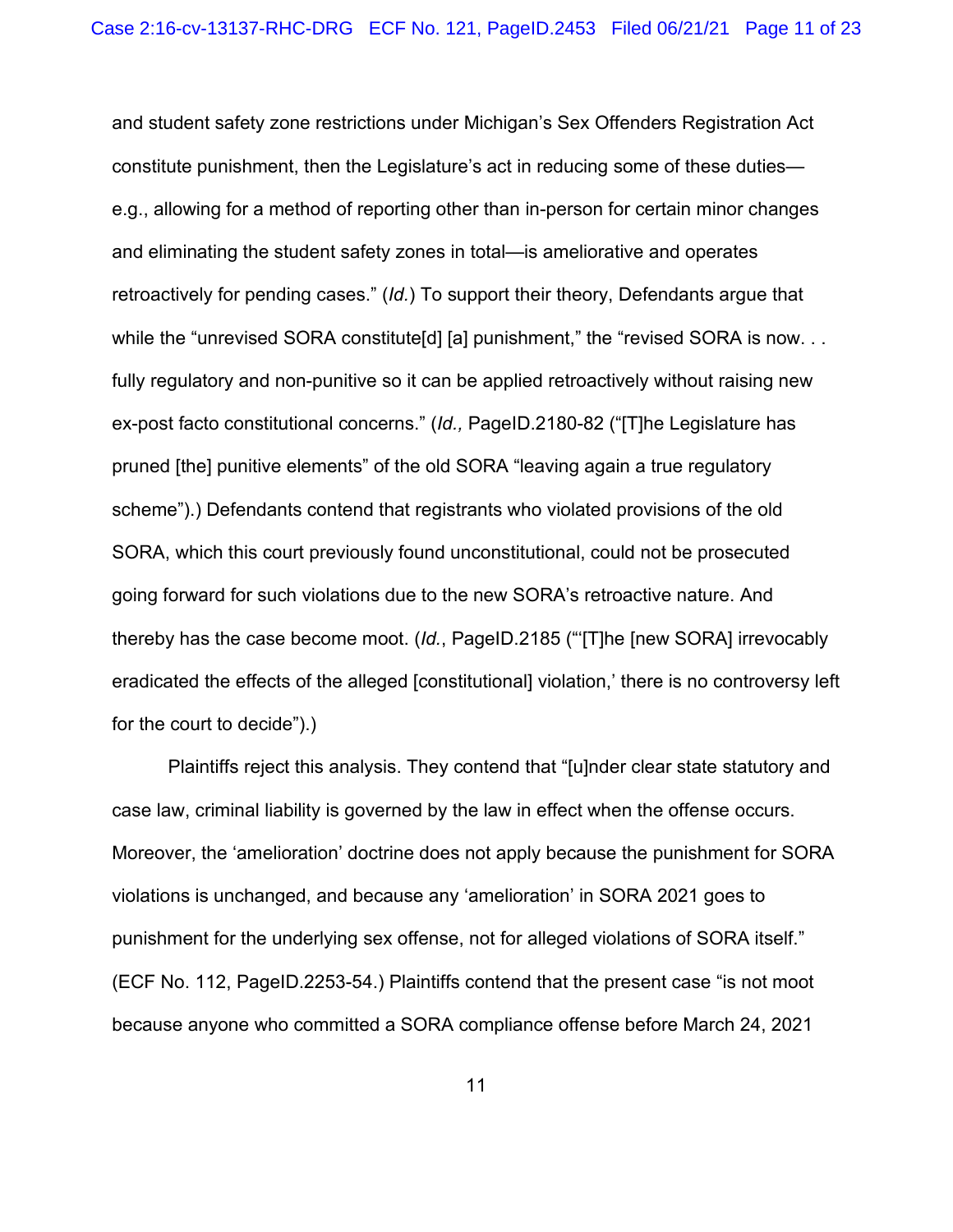can still be prosecuted under the old SORA, and will remain liable until [Michigan's] sixyear statute of limitations runs." (*Id.*, PageID.2254.) Therefore, it argues that the entry of a final judgment is required to prevent such prosecutions going forward.

After review of the relevant case law, the court is inclined to adopt Plaintiffs' much simpler approach. First, it is undisputed that Public Act 295 of 2020, which enacted the new version of SORA, does not expressly state that it should be applied retroactively, so the court is left to glean any such intent from the nature of the statutory provisions. *See Schultz*, 460 N.W.2d at 512. While Defendants present an interesting argument for why the court should consider the new SORA to be only an ameliorative regulatory statute, at the same time they argue that the statute eliminates provisions of the sex-offender registry the court has already found to be unconstitutional under the ex-post facto clause. (*See* ECF No. 110, PageID.2182 ("[T]he unrevised SORA is a regulatory scheme with some elements that have made it [a criminal] punitive [law]. . . the Legislature has pruned those punitive elements. . . leaving again a true regulatory scheme").) By Defendants' own admission, this would be a novel application of the concept of amelioration under Michigan law. (*See id.*) Michigan law does not allow Defendants to have it both ways.

Put simply, the present situation is much closer to *Doxey* then *Schultz.* The new SORA is not "a new, identical statute" that merely changes the punishment for a specific offense, *see Doxey,* 687 N.W.2d at 363, instead it eliminated entire provisions, like the school safety zone requirement that the court found to be criminal in nature. Furthermore, just as in *Doxey*, Defendants' interpretation would raise new ex post facto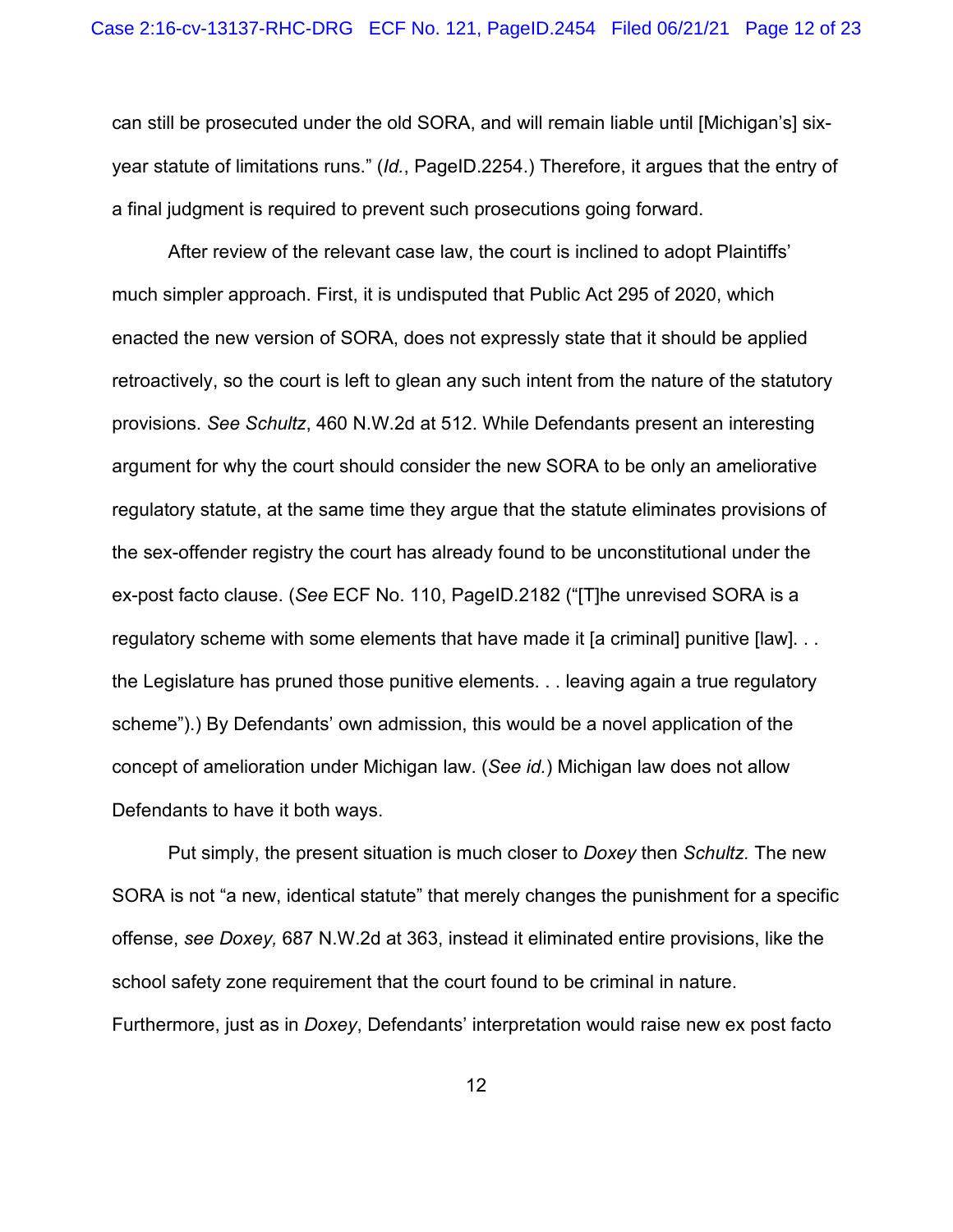concerns because the new SORA also modified at least some reporting requirements. *See id.* at 364. (*See* ECF No. 112, PageID.2256 (citing M.C.L. § 28.727(1)(h); § 28.722(g)) (highlighting that the new SORA broadens what telephone numbers and internet identifiers must be reported by registrants).) Michigan precedent finds that absent an express declaration of retroactive intent by the Legislature—when one interpretation raises significant ex post facto concerns, the court should hew to an interpretation that does not raise such concerns. *Id.* Consequently, the court concludes that the new version of SORA applies only to registrants' conduct *on or after* March 24, 2021.

#### **B. Preclusive Effects of the Final Judgment**

In the alternative, Defendants argue that the court should not rule on the new SORA's retroactivity—or should at least hold off on such a ruling—because the Michigan Supreme Court could decide the same issue. *People v. Betts*, No. 14-8981 (Mich.) (ECF No. 110, PageID.2188-92.) The court is not convinced, as a matter of law or as a practical matter, that further delay is justified.

The retroactive application of the new SORA statute was not among the six questions the Supreme Court stated it would consider when, in June 2019, it granted leave to appeal in the *Betts* case. (ECF No. 66-2, PageID.979-80.) Defendants, however, did raise the issue in a supplemental brief it filed in *Betts* in February 2021, so the Court could potentially weigh in. (*See* ECF No. 110-1.)

This court's previous ruling on the question of certification, involving a slightly different retroactivity question, in its February 2020 opinion rejects many of the same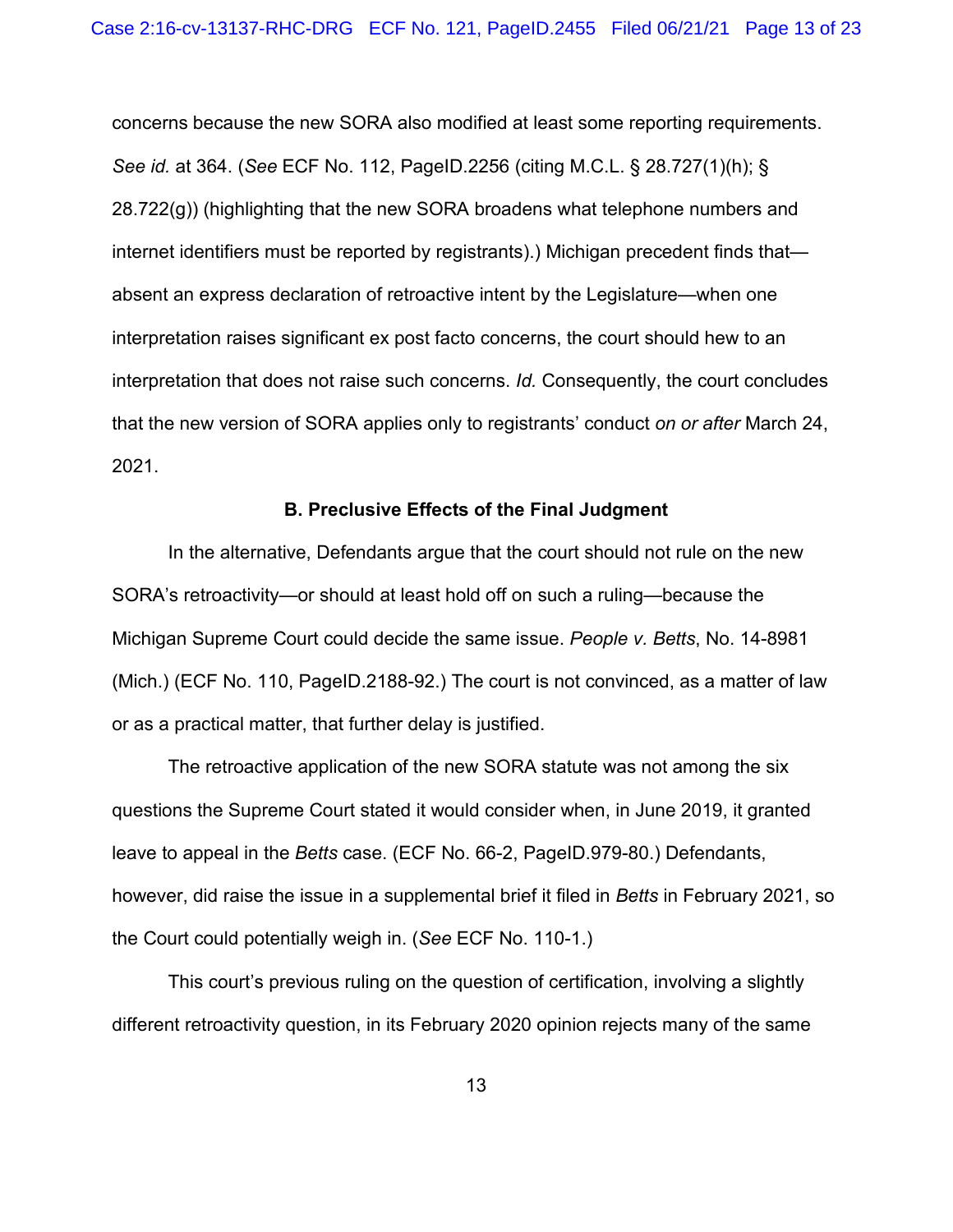arguments that Defendants now raise. (*See* No. 84.) As the court pointed out, "the issues in *Betts* are not identical to the remaining questions of law in this case." (*Id.*, PageID.1791.) And the *Betts* court may not even decide all the questions before it in *Betts*. (*See id.*) This court does not view the application of either Section 8.4a or the state's amelioration doctrine to be an unsettled area of Michigan law, even if Defendants' own arguments on the topic appear novel. So, there is no unsettled question of law that alone justifies continued delay in the resolution of a case that has already resulted in over nine years of combined litigation. Furthermore, it is important to remember that Michigan Supreme Court is under no obligation to hear the case at all. In light of this court's February 2020 ruling and enactment of the new *SORA*, it is possible that the Court could now simply vacate its order, reject the appeal, and reach no decision on the matter.

From a practical perspective, a Michigan Supreme Court ruling on whether the new SORA can be applied retroactively is unlikely to have any impact if issued after this court enters a final judgment. If the *Betts* court reaches the question of retroactivity and concurs in this court's holding—that the new version of SORA should not be applied retroactively to conduct that occurred before March 24, 2021—then nothing changes because this court has already found the disputed provisions of the old SORA statute to be unconstitutional on Federal grounds. If the *Betts* court reaches the question and concludes the opposite—holding that the new SORA applied retroactively and ameliorated SORA's old, unconstitutional provisions—then Defendants still cannot be charged for violations of the disputed provisions of the old SORA. (*See* ECF No. 110,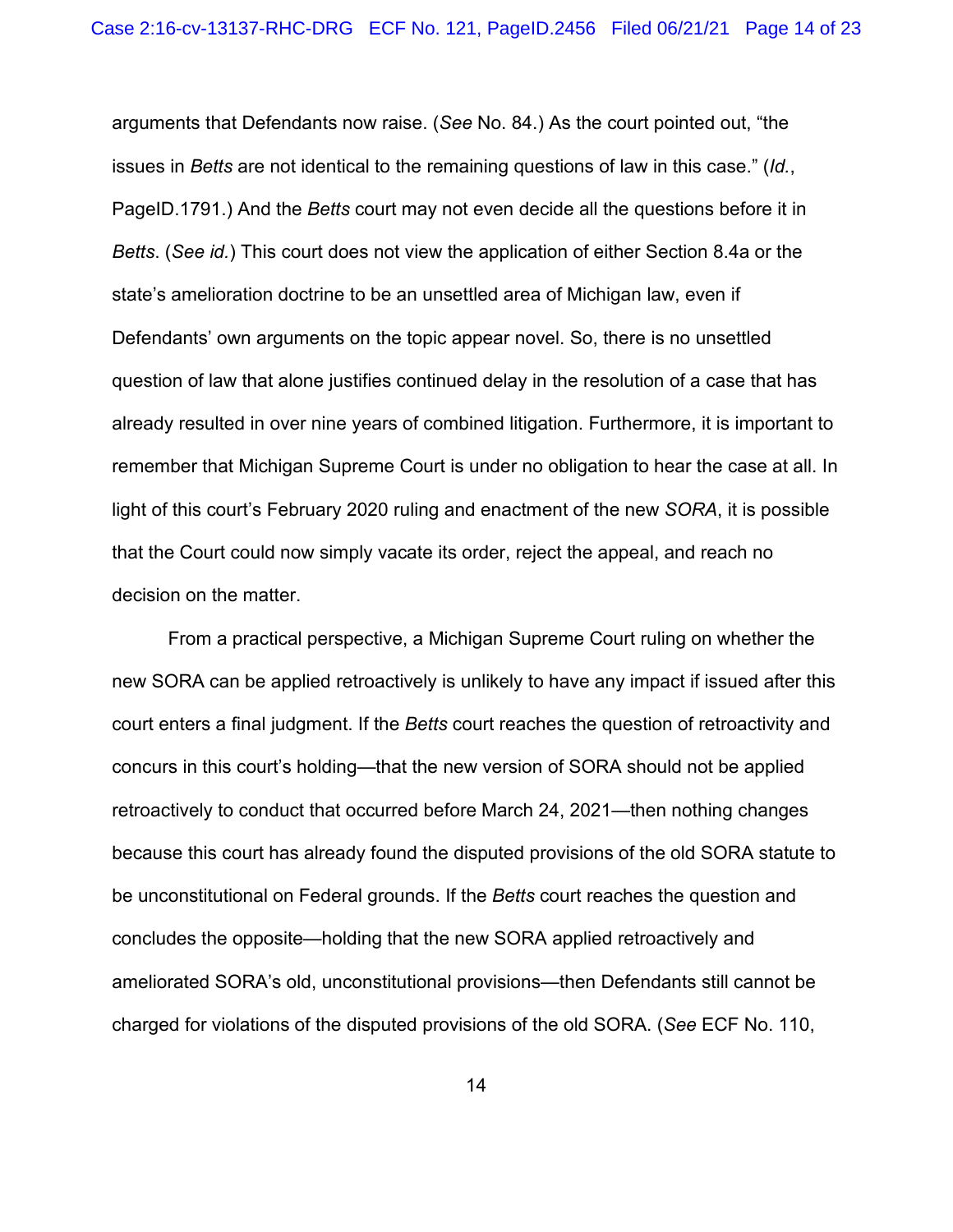PageID.2181 (Defendants charting the "timing of offense" and the "applicable version of  $SORA$ ").) So, as a practical matter, nothing would change for the class members.<sup>[3](#page-14-0)</sup> If, on the other hand, this court waited for the Michigan Supreme Court to issue a ruling, the class members could be left with the current confusion while awaiting a Michigan Supreme Court decision that may never come. For all these reasons, the court concludes that a further delay in the entry of a final judgment is inappropriate.

## **III. CONTENTS OF FINAL JUDGMENT**

The parties also continue to disagree on the contents of the final judgment. The issues have been fully briefed, and the court will now address the most pressing disputes.[4](#page-14-1)

## **A. Incorporation of the Interim Order**

The parties' positions regarding the incorporation of the interim order—whereby the court suspended the entry of only the final judgment—have evolved over multiple rounds of briefing. Plaintiffs initially proposed that the text of the final judgment should contain a paragraph "incorporat[ing] this Court's interim order barring enforcement of registration, verification, school zone, and fee violations of [old] SORA that occurred [after] February 14, 2020." (ECF No. 99, PageID.1891.) The Plaintiffs contended that incorporation would serve two purposes, (1) it would clarify "that the final order

<span id="page-14-0"></span><sup>&</sup>lt;sup>3</sup> As this court has previously noted, if the Michigan Supreme Courts' ruling "runs" somehow contrary to this court's determination, this court can modify its judgment to conform to *Betts*" though Federal Rule of Civil Procedure 60(b). (ECF No. 84, PageID.1792 n.6.)

<span id="page-14-1"></span>Given the parties' joint representations in a recent telephonic status conference, the court is confident that the parties can work together to resolve any remaining issues regarding the contents of the final judgment not directly addressed by this opinion.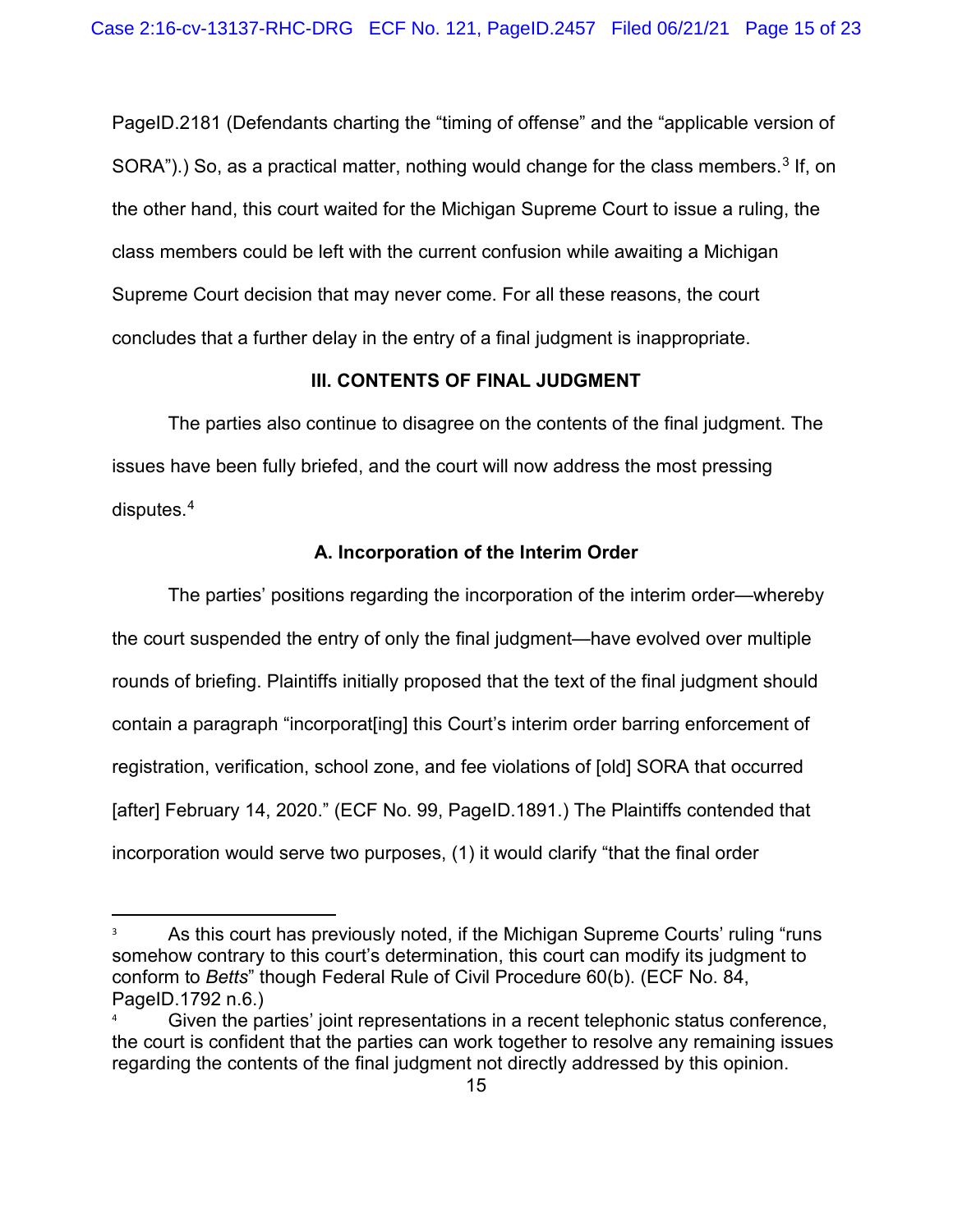supersedes the interim order," and (2) the proposed language would require that registrants could not be prosecuted for any violations of SORA until "they received notice" of the court's ruling. (*Id.*)

Following the enactment of the new SORA, which became effective on March 24, 2021, Plaintiffs concede that the interim order does not prevent the enforcement of the new SORA statute effective March 24, 2021. (*See* ECF No. 115, PageID.2328.) And they concede that COVID-19 no longer impedes registrants' ability to "fulfill their SORA duties." (*Id.*, PageID.2334.) Plaintiffs now propose that the final judgment should include language expressly incorporating the court's interim order to ensure that registrants will not be prosecuted for violations that occurred while the interim order was in effect. (*Id.*, PageID.2338-39.)

Defendants agree that the registrants should be informed that the interim order "has no bearing on the amended SORA" and therefore "does not impinge on the ability of the State Defendants to enforce the 2021 SORA for conduct that occurs on or after March 24, 2021." (ECF No. 117, PageID.2352.) Defendants opposed the entry of final judgment—as discussed at length in Section II— so they propose that the court should instead amend the existing interim order to "clarify that the April 6, 2020 interim injunction does not bar the State Defendants from enforcing the [new] SORA." (ECF No. 113, PageID.2288.)

Because the court has already decided to enter a final judgment, it finds no need for a separate order "clarifying" the interim order. Further, the court finds that the express incorporation of the interim order into the final judgment will simplify the

16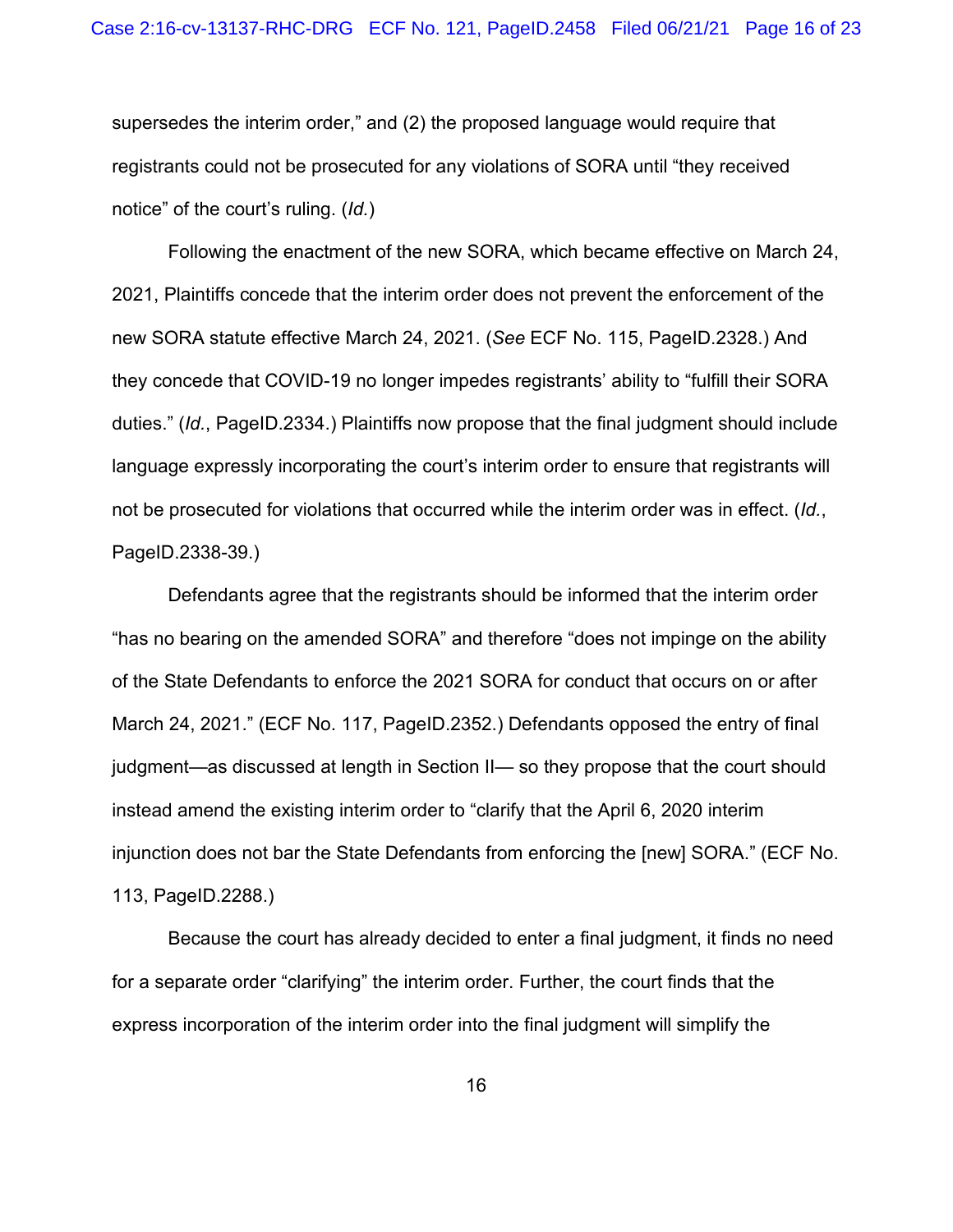situation going forward for both registrants and law enforcement. The final order will provide a single document defining what violations of the old SORA can be prosecuted in the future. Such finality is clearly needed as it appears some registrants and law enforcement agencies apparently do not understand the full effect of the interim order. (*See, e.g.,* ECF Nos. 112-2, 112-3, 112-4, PageID.2274-82 (Attorneys Mannikko, Ryan, and White attesting that some law enforcement agencies have continued to charge registrants for SORA violations that occurred in 2020 while the interim order was in effect).)

#### **B. Disclosure of Class Information**

Due to the extraordinary procedural posture of this class action, no complete class list has ever been provided to Plaintiffs' counsel. (ECF No. 99, PageID.1892.) Both sides agree that a class list should be provided, but a dispute remains over what should be included. (ECF No. 107, PageID.2151.) Plaintiffs argue that in order to fulfill their duties as class counsel, they should be given complete personal information for all class members—regardless of whether the individual is listed in Michigan's publicly accessible sex offender database—and class counsel additionally requests they be provided contact information (phone number and primary email address) for all class members even though such information is not contained in the publicly accessible database. (*See* ECF No. 99, PageID.1865-96; ECF No. 103, PageID.2083.) Class counsel argues that access to this information is needed so they can efficiently respond to the inevitable flood of inquiries from individual class members regarding their registration status after the final judgment is entered. (*Id.*)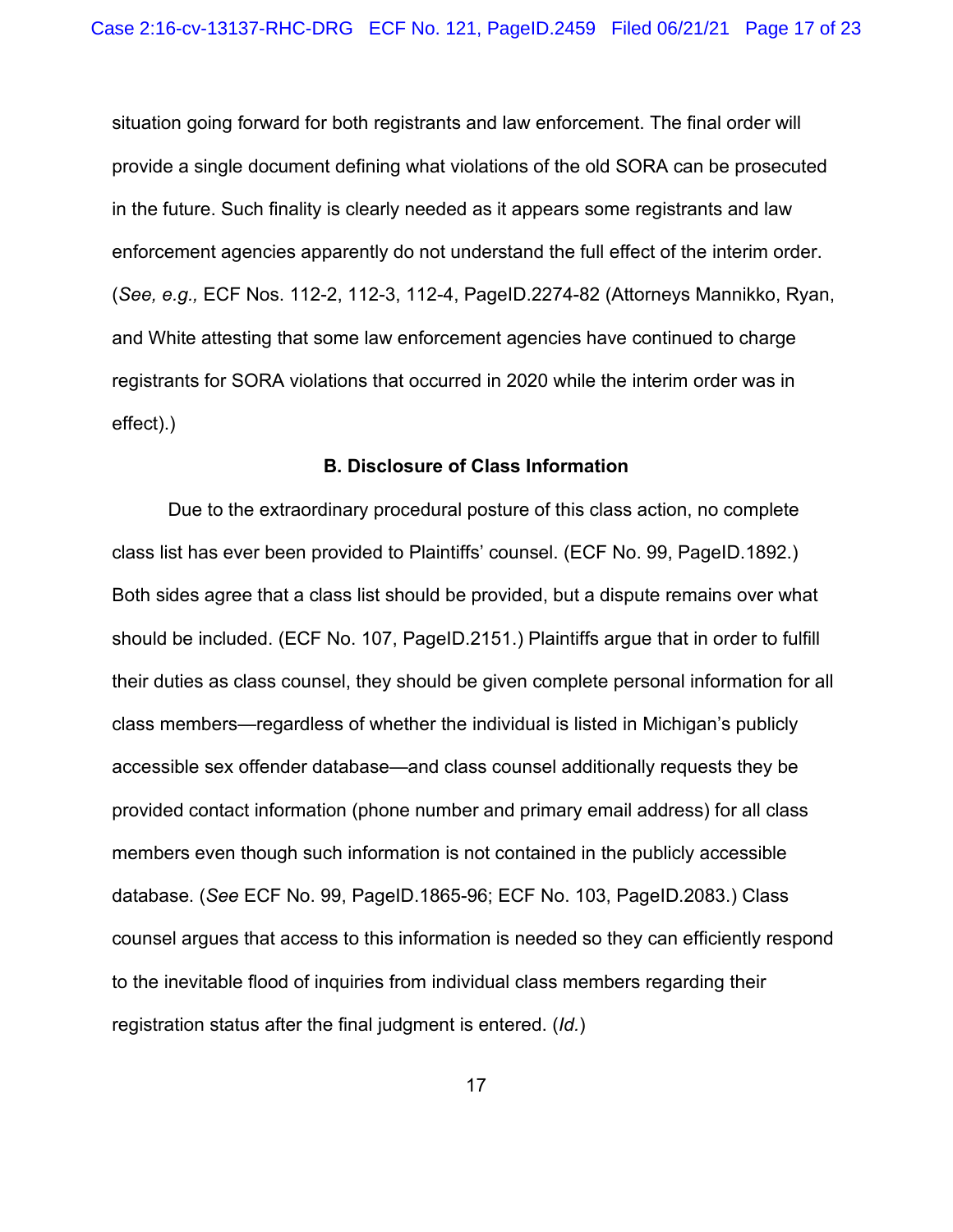Defendants argue, however, that the confidentiality requirements in Michigan statute prevent them from providing such a complete list. (ECF No. 101, PageID.1947- 55.) While Defendants have agreed to provide addressees, basic demographic and offense information contained in Michigan's public sex offender registry (PSOR), Defendants argue they "are not authorized to disclose information regarding non-public offenders, i.e., any offender or offender information not authorized for disclosure in the PSOR under [Mich. Comp. Laws § 28.728(2)]." (*Id.*, PageID.1950.) These include "individuals registered solely because they were subject to an order in a juvenile matter in another state or country." (*Id.* (citing Mich. Comp. Laws § 28.728(4)).) Further, Defendants contend that they are barred from disclosing phone numbers and primary email address for all class members, even those listed in the PSOR because "[n]onpublic information in the law enforcement database is confidential and is not open to inspection except for law enforcement purposes." (*Id.*, PageID.1951 (citing Mich. Comp. Laws § 28.730).) Defendants also cite "the Criminal Justice Information Systems Policy Council Act" and argue this statute bars such a disclosure by government officials. (*Id.*  (citing Mich. Comp. Laws § 28.214).)

In response, Plaintiffs argue that the "[t]he statutes [Defendants] rely upon. . . provide no succor for [Defendants] claim" that "they are legally barred from providing any non-public information." (ECF No. 103, PageID.2084.) In support of their view, Plaintiffs rely on *Dupuie-Jarbo v. Twenty-Eighth Dist. Ct.,* a previous decision by this court interpreting MCL § 28.214, and *People v. Malkowski*, a Michigan Supreme Court ruling, which found that another Michigan statute's confidentiality provision allowed the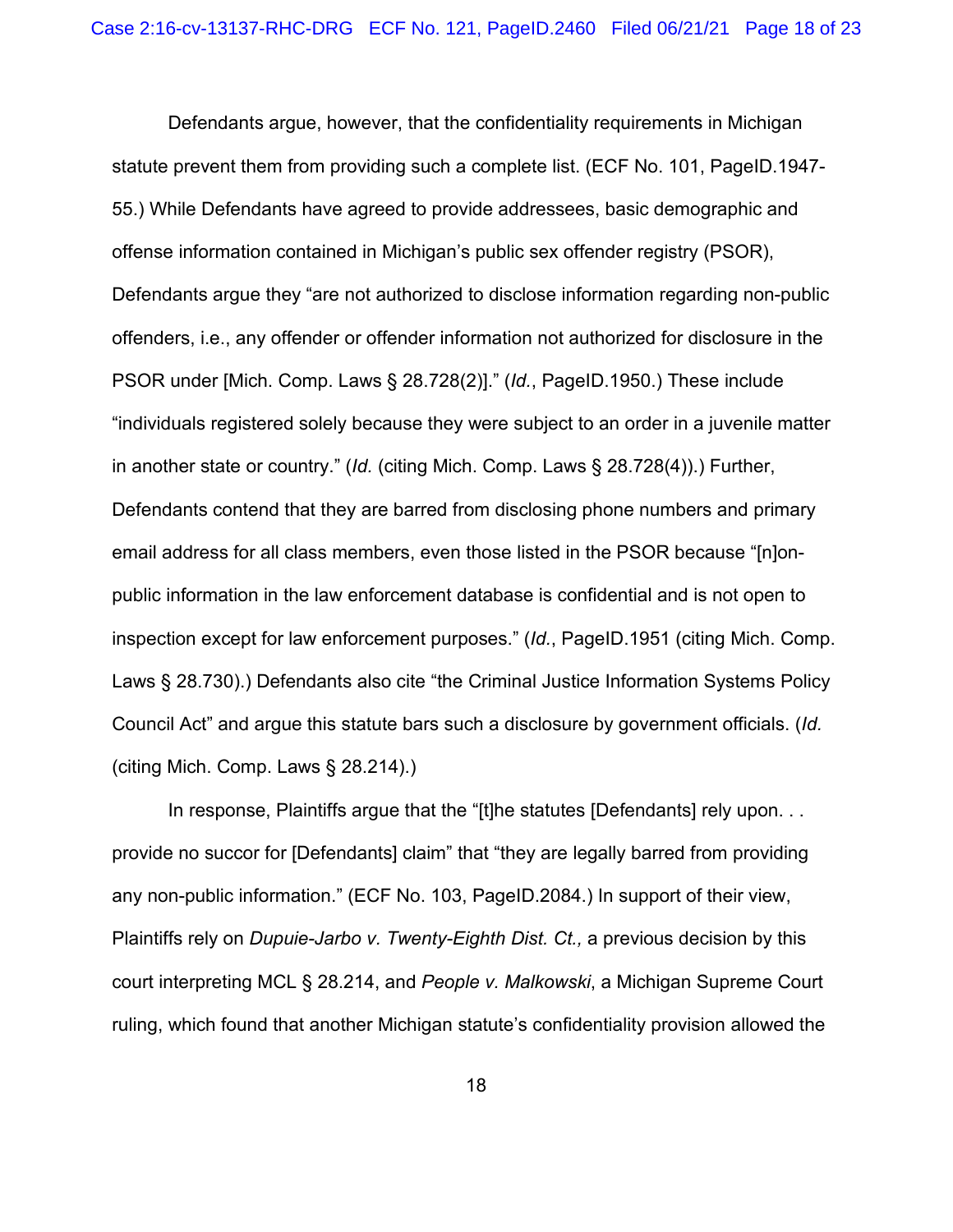disclosure of presentence reports to defense counsel. (*Id.,* PageID.2084-85 (citing No. 10-10548, 2010 WL 2813343, at \*2 (E.D. Mich. July 14, 2010) (Cleland, J.); 188 N.W.2d 559, 560 n.1 (Mich. 1971).)

The court finds that Plaintiffs' view more accurately reflects Michigan's law governing such disclosures. Because the court finds that the statutes cited by Defendants do not bar the court from requiring such a disclosure to class counsel, Defendants must provide information on class members not in the PSOR database and additional contact information for all class members.<sup>[5](#page-18-0)</sup>

First, the Sixth Circuit has held that "[t]he Federal Rules expressly authorize discovery '[i]n aid of [a] judgment'" including "broad. . . postjudgment discovery" to monitor "compliance with the court's judgment and award of injunctive relief." *See United States v. Conces*, 507 F.3d 1028, 1039-40 (6th Cir. 2007). So, as a general matter, this court has authority to require that Defendants produce information narrowly tailored to the enforcement of its judgment. *See id.* The court finds that a limited disclosure of personal information identifying class members is necessary to ensure that the court's award of injunctive relief is properly enforced for all members of the certified class.

In *Dupue-Jarbo* this court considered a Michigan District Court's argument that it should not have to disclose information "from criminal justice information systems" as part of a wrongful termination lawsuit filed against it in federal court "because it would

<span id="page-18-0"></span> $5$  The parties should include a deadline by which Defendants must turn over a complete class list within the proposed final judgment.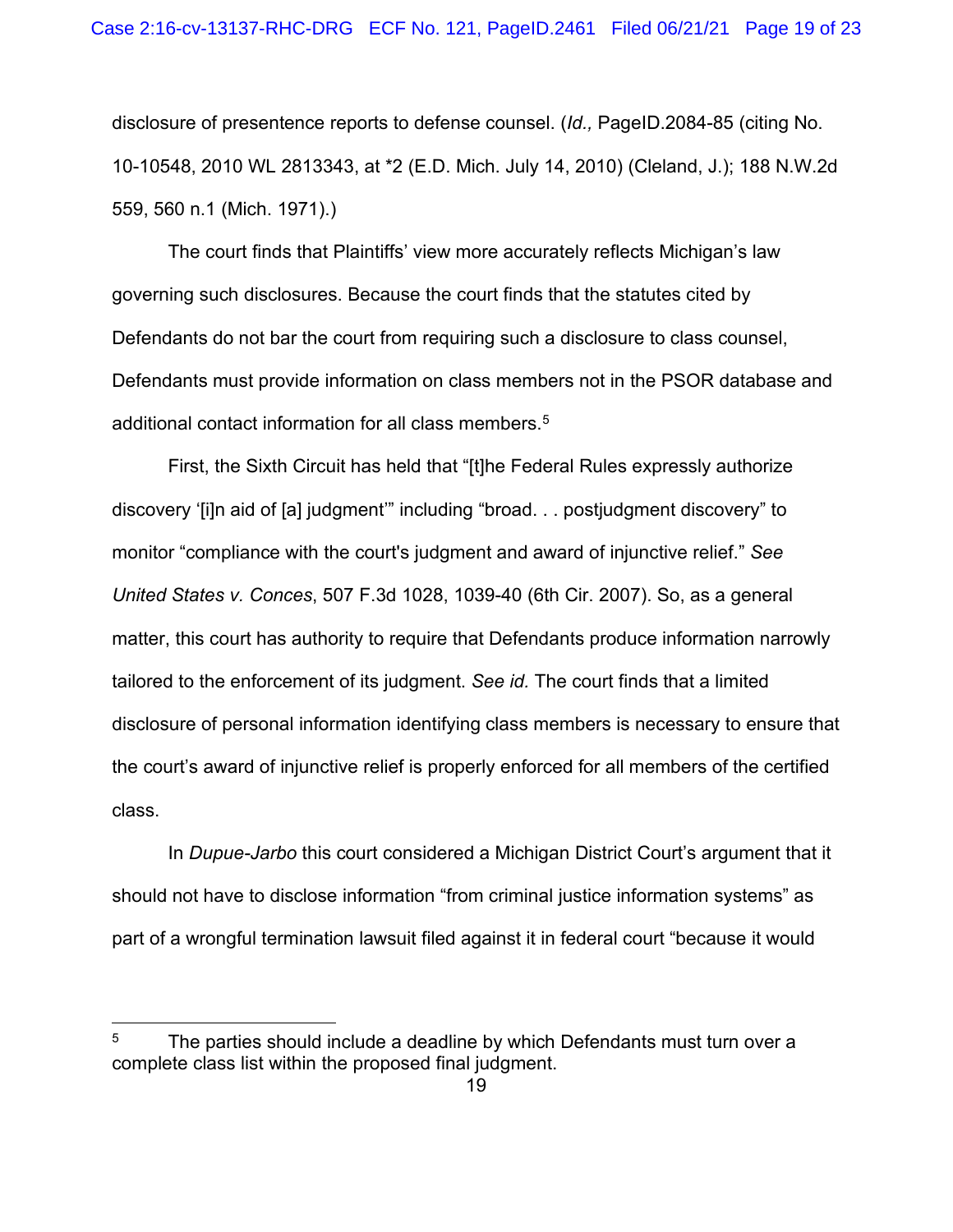be a state crime to produce" the information under Mich. Comp. Laws § 28.214. 2010 WL 2813343, at \*2. This court flatly rejected such an interpretation of the statute. *Id.* Because the disclosure of such information was relevant to ongoing discovery under the Federal Rules of Civil Procedure, the court found that "Defendants' production of the criminal history reports would be 'authorized by . . . rule' and it would not be a crime under Mich. Comp. Laws § 28.214 [(5)] for Defendants to produce them." *Id.* This interpretation informs the present dispute. Since the court has authority to—and will require—the disclosure of such requested class information through its post-judgment authority under the Federal Rules of Civil Procedure, the disclosure cannot be considered a criminal violation of Mich. Comp. Laws § 28.214.

The closer question is whether the SORA statute itself allows the disclosure of the requested information. SORA provides that "a registration or report is confidential and information from that registration or report shall not be open to inspection except for law enforcement purposes. . . all included materials and information are exempt from disclosure under. . . the freedom of information act." Mich. Comp. Laws § 28.730. The statute also states that "[e]xcept as provided in this act, an individual other than the registrant who knows of a registration or report under this act and who divulges, uses, or publishes nonpublic information concerning the registration or report in violation of this act is guilty of a misdemeanor." *Id.* The statute does not explicitly contemplate the disclosure of a registrant's information to his own attorney.

Plaintiffs correctly observe that the Michigan Supreme court has dealt with an analogous question before in *Malkowski*. 385 Mich. 244, 246, 188 N.W.2d 559, 560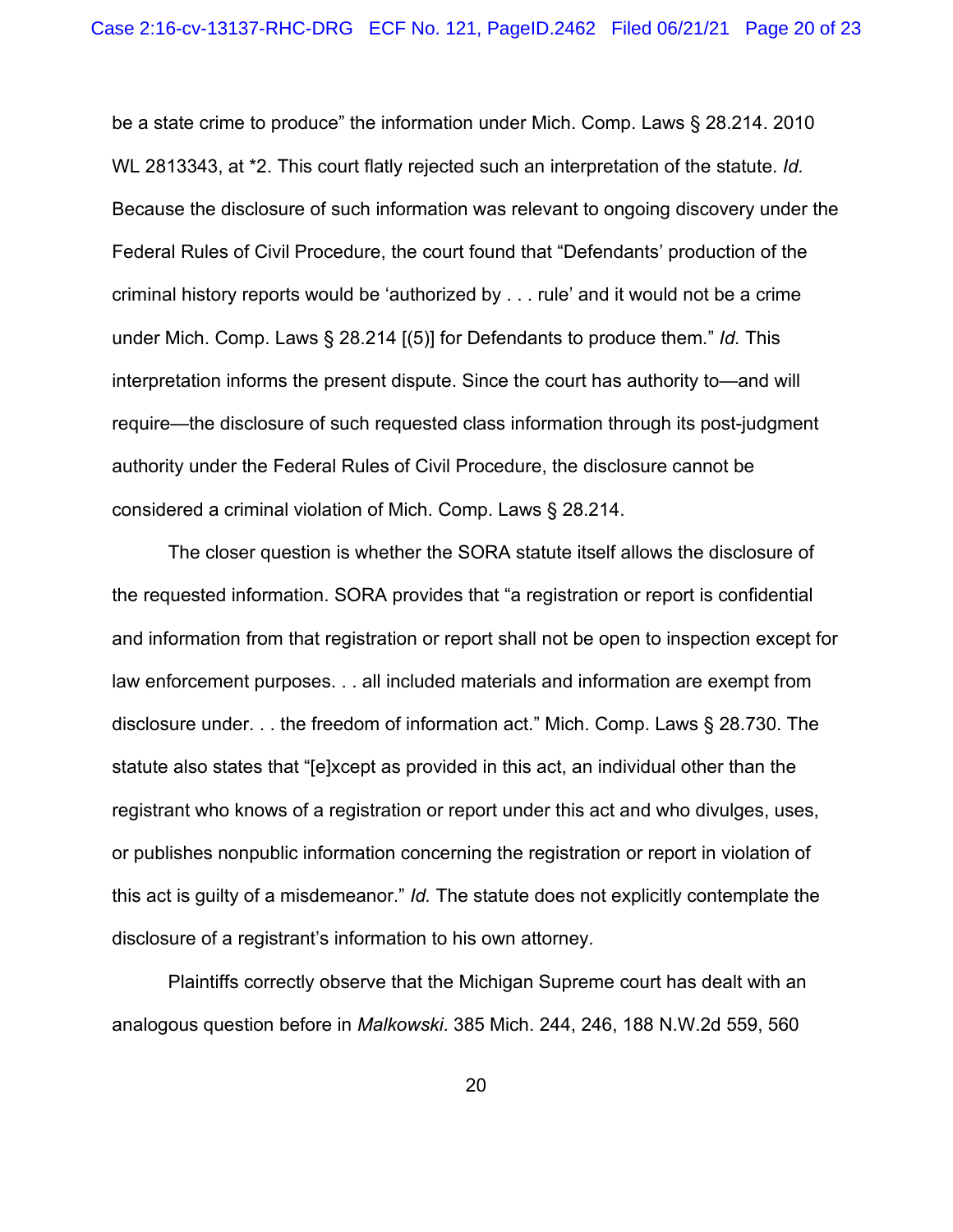(1971). The *Malkowski* court noted that the language of the then-applicable statute governing the disclosure of presentence reports "provide[ed] that reports of investigations by probation officers are declared to be privileged or confidential communications not open to public inspection." *Id.* at 560 n.1 (quotation omitted). Because the statute stated that its intent was to protect "the relation of confidence between the probation officer and probationer or defendant under investigation," the court held that "[i]n view of the legislative intent, this provision should not be construed to deny access by either a defendant or his attorney to presentence reports." *Id.*  Therefore, the court found that the state was also required to provide attorneys access to the presentence reports. *Id.*

The general rule that can be drawn from *Malkowski* is that, absent explicit language to the contrary, the court should presume that reports available to an individual directly can also be provided to his counsel even when the public at large is barred from accessing such information. *See id*. When viewed in *toto*, one of the purposes of Mich. Comp. Laws § 28.730 is the protection of a registrant's privacy. The court simply does not believe that Defendants' reading of the statute in the present case—which would bar the disclosure of any non-public registration information to a registrant's counsel—conforms with a statute which plainly contemplates registrants having access to the information for their own purposes.<sup>[6](#page-20-0)</sup>

<span id="page-20-0"></span><sup>&</sup>lt;sup>6</sup> To be sure, the disclosure of class list information to class counsel can sometimes raise unique privacy concerns, especially at the pre-certification stage. *See, e.g., Martin v. Sysco Corp.*, No. 116CV00990DADSAB, 2017 WL 4517819, at \*3-4 (E.D. Cal. Oct. 10, 2017) (limiting the scope of disclosures to class counsel at the pre-certification stage to protect to preserve class member's privacy). Such concerns are reduced after a class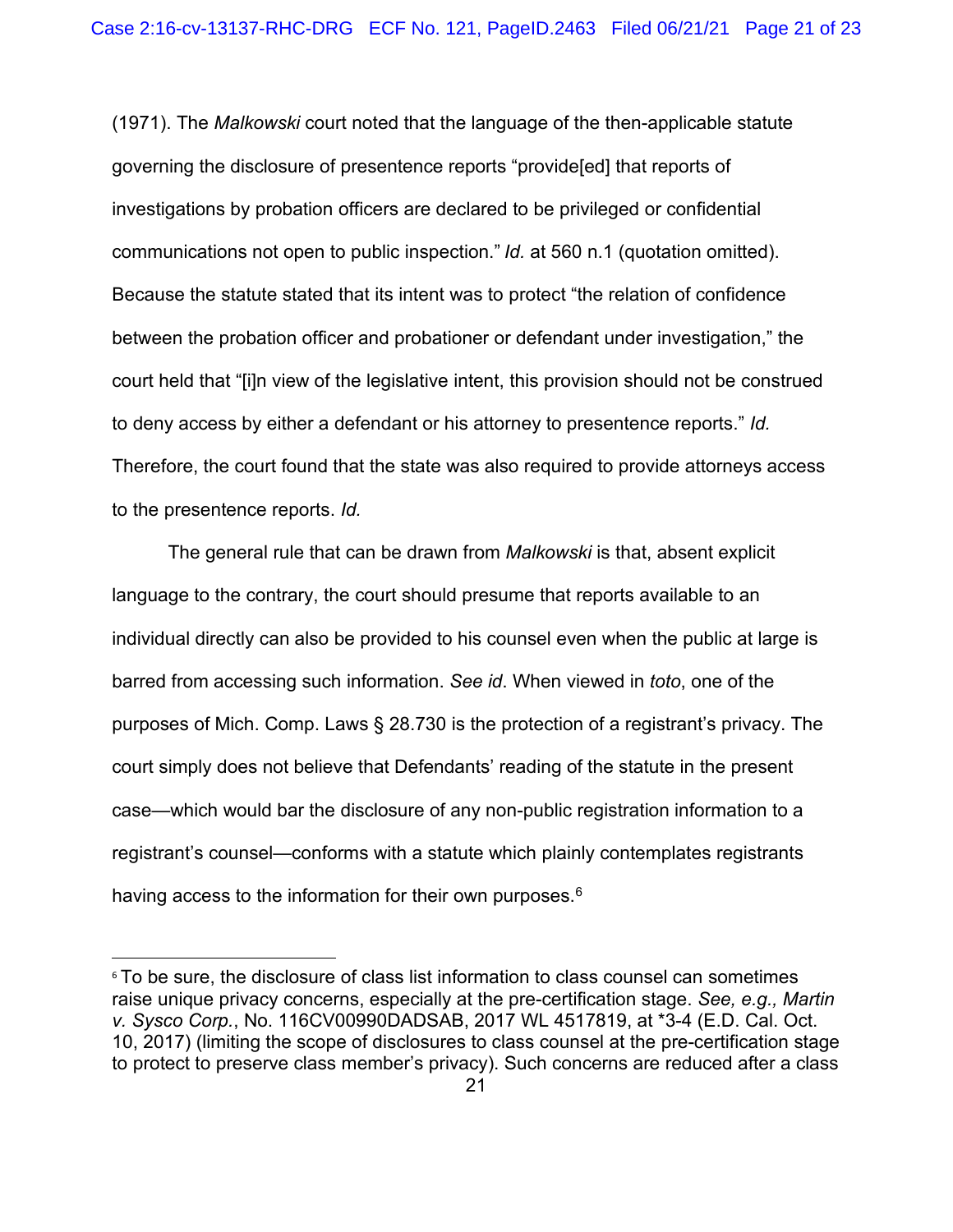To summarize, the court finds that neither of the statutes cited by Defendants actually prevent them from disclosing to class counsel non-public registrant information for registrants who are already members of the certified class. While Defendants are free to put reasonable conditions on any disclosures to ensure that the information is not inadvertently released to others or used for any purpose other than the assistance of class members, the final order will require Defendants to provide the identifying information that Plaintiffs request.

#### **IV. CONCLUSION**

For over nine years, the parties have been engaged in litigation over the unconstitutional provisions of Michigan's sex offender registry. It is past time for this litigation to come to an end. The court has determined that the possibility of future prosecutions for violations of the old SORA statute require the entry of a final judgment even though the judgment will not affect the enforcement of the new SORA statute enacted in March of 2021. And, the court has determined that the best, and most efficient, course is for a final judgment to be entered in the present litigation. The court also finds that it is appropriate to include the interim order in the final judgment for the sake of clarity and that Defendants must provide Plaintiffs with a complete class list for the purpose of post-judgment monitoring. Accordingly,

IT IS ORDERED that Plaintiffs' "Motion for Judgment" (ECF No. 99) is GRANTED IN PART.

has already been certified. And, in any event, Defendants' argument against disclosure does not raise this issue.